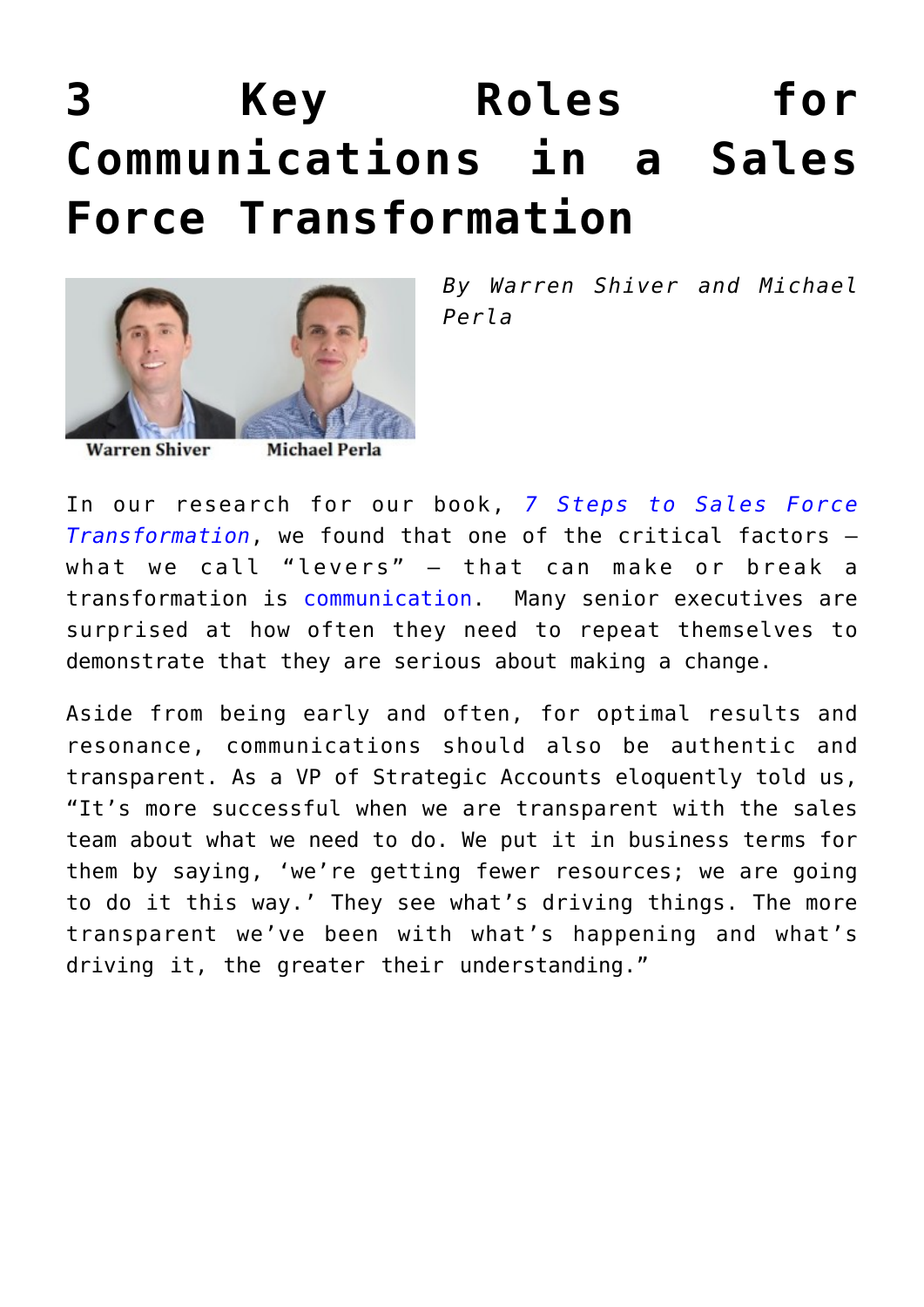

Here are 3 ways in which communication serves as a valuable lever in your sales transformation efforts:

- 1. **Treating Your Sales Transformation Like an Internal Sale** – Our experience and research have taught us that you should handle a sales transformation just as you would a hard-fought, drawn-out sales campaign; but in this case, it's focused internally on your organization. Like an external sales campaign, you need to have not only a sales strategy, but also a relationship strategy for capturing the "votes" of the key stakeholders, be they the sales star who always exceeds his or her "number," or key members of the executive team. As with any sale, you'll need a strong and compelling value proposition that is tailored to each group of stakeholders. Keep in mind that although some sellers are "coin operated," others, like that sales star, are motivated by rewards that aren't exclusively monetary. What is the compelling need for change? Be able to describe it in terms to which your audience will relate and find engaging, and constantly reinforce this message.
- 2. **Communicating Results as the Transformation Unfolds**  From a communications standpoint, "early and often" is a key principle. In sales, it's easy to get lost in the next deal or making the quarter versus paying attention to a long-term initiative that may take four to six quarters or longer to realize material results. In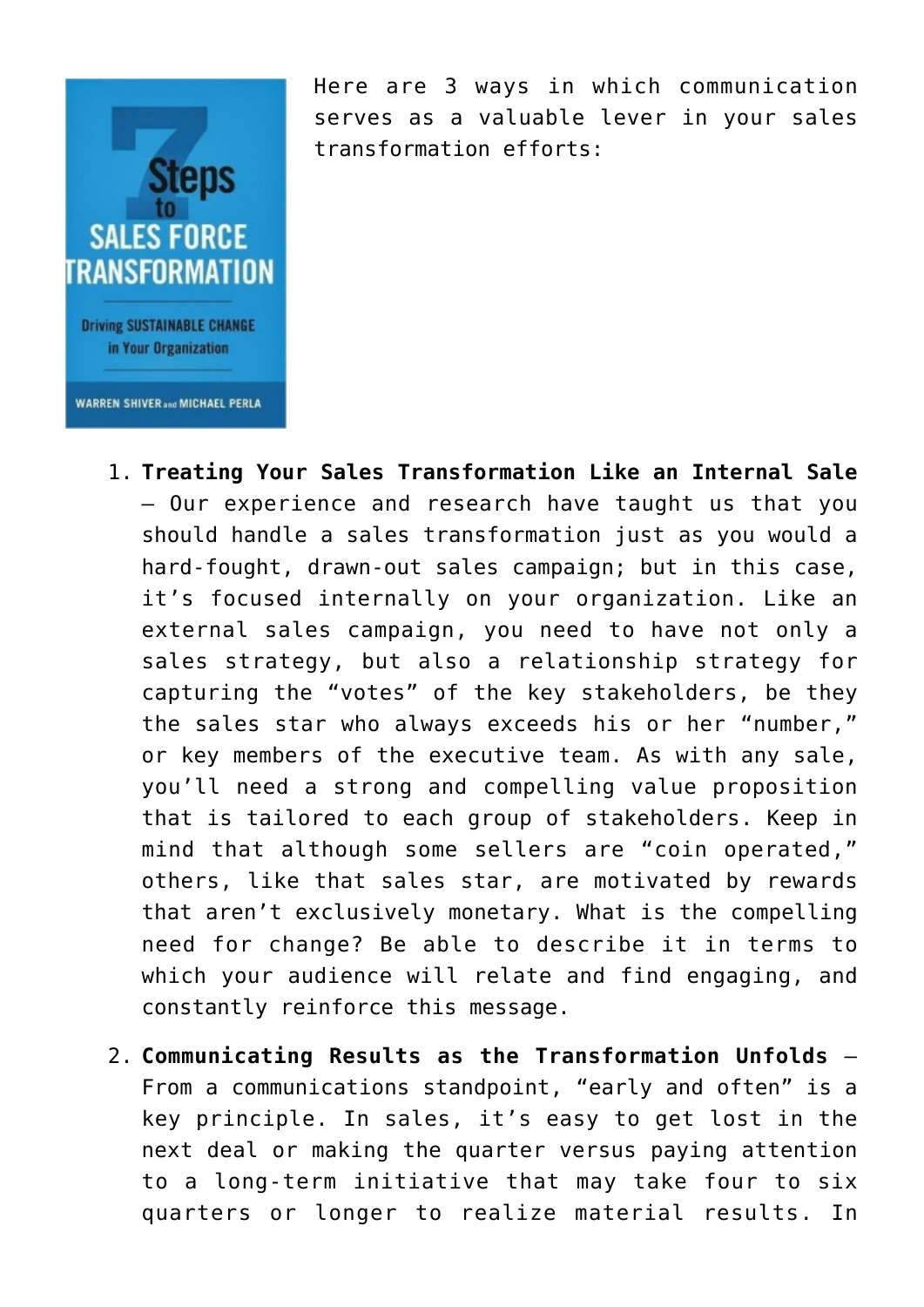executing your internal sales campaign, ongoing communication to the sales organization is critical to ensure that the transformation stays top-of-mind, and to maintain momentum. To do this, build an overall communications plan and calendar that goes deeper than global and/or regional kickoff events. Instead, look to schedule team meetings  $-$  weekly, monthly, etc.  $-$  six months to a year in advance

3. **Keep it Simple for the Sellers (KISS)** – At the highest level of a company's strategy, the complexity issue is very real. In a massive study of 7,600 managers in 262 companies across thirty industries highlighted in the Harvard Business Review, "Why Strategy Execution Unravels—and What to Do About It," the researchers found that middle managers, when asked about hurdles that impede understanding of the company's strategy, were four times more likely to cite too many corporate priorities and strategic initiatives than to point to a lack of clarity in communication. Many managers are confused as to what matters most, which is corroborated by the finding that only 55% of middle managers can name even one of their company's top five priorities. Simplicity does not mean simple; it's one of the hardest undertakings for the executive team – rigorously defining, prioritizing and communicating focused messages will drive much great adoption with your sales team.

Overall, as Michael Conway, former sales operations executive with Thomson Reuters, told us in an interview, "I see sales as a communication, a relationship. The most important person in communications is not the sender of the message, but the receiver of the message." As a communications professional supporting a sales force transformation, you need to choose those communication vehicles that will be most effective for each audience.